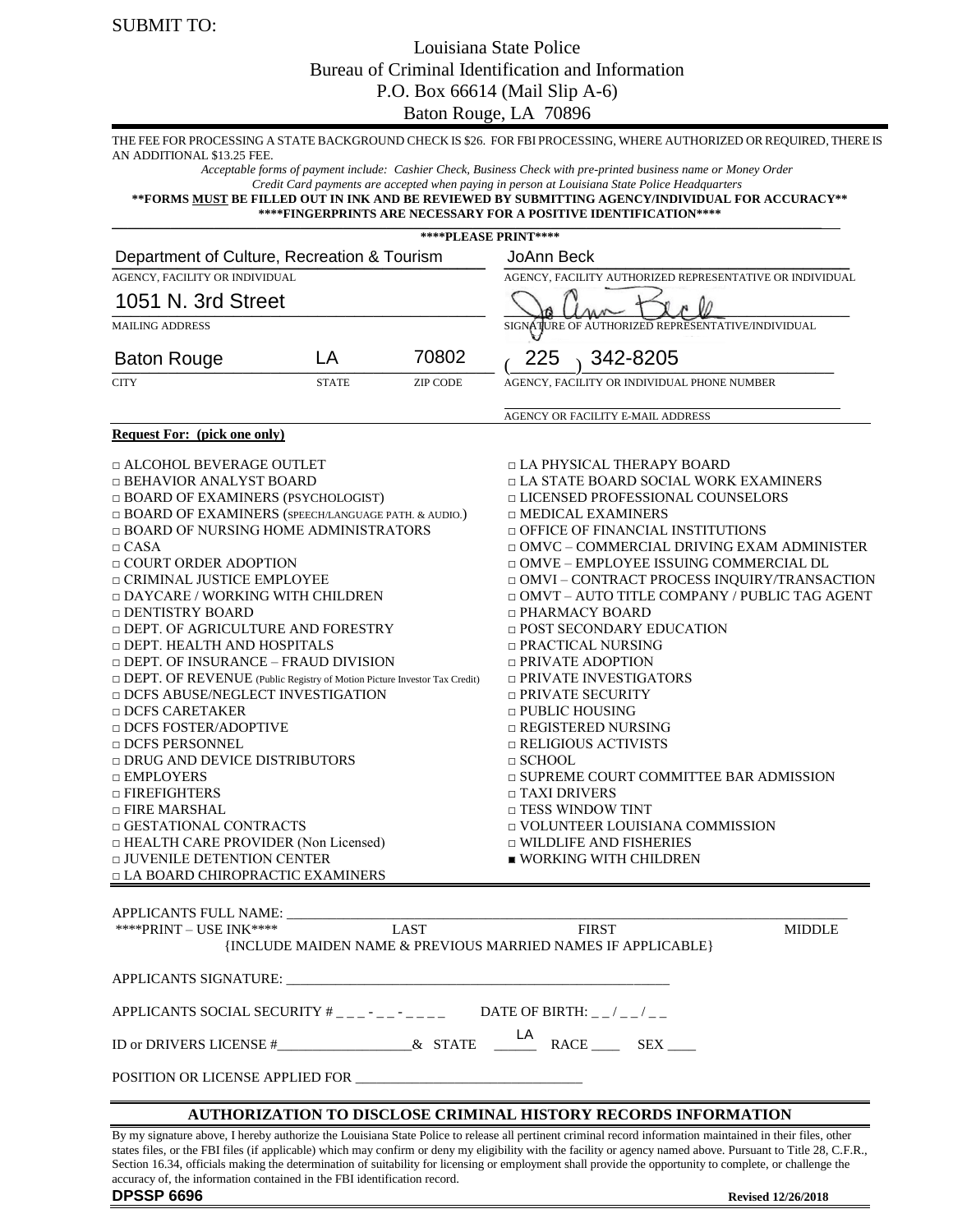$ATN$   $SID#$   $SID#$ 

#### APPLICANT PROCESSING – DISCLOSURE BUREAU OF CRIMINAL IDENTIFICATION AND INFORMATION

P.O. BOX 66614 (MAIL SLIP A-6) BATON ROUGE, LA 70896

| AGENCY, BUSINESS OR INDIVIDUAL NAME<br>1051 N. 3rd Street   |                                         |                          |  | <b>NOTICE:</b><br>PLEASE PRINT OR TYPE<br><b>INFORMATION, EXCLUDING</b><br><b>ADMINISTRATORS OR AUTHORIZED</b><br>PERSONS SIGNATURE. |                  |  |
|-------------------------------------------------------------|-----------------------------------------|--------------------------|--|--------------------------------------------------------------------------------------------------------------------------------------|------------------|--|
| <b>MAILING ADDRESS</b><br><b>Baton Rouge</b><br><b>CITY</b> | $\overline{\mathsf{A}}$<br><b>STATE</b> | 70802<br><b>ZIP CODE</b> |  | <b>INCOMPLETE FORMS WILL NOT BE</b><br>PROCESSED.                                                                                    |                  |  |
| <b>NAME OF APPLICANT</b>                                    | <b>DATE OF BIRTH</b>                    |                          |  | PLACE OF BIRTH<br>(STATE)                                                                                                            | RACE/SEX         |  |
| <b>WEIGHT</b>                                               | <b>HEIGHT</b>                           |                          |  | <b>HAIR COLOR</b>                                                                                                                    | <b>EYE COLOR</b> |  |
| <b>SOCIAL SECURITY NUMBER</b>                               |                                         |                          |  |                                                                                                                                      |                  |  |

**ALL INFORMATION RELEASED MUST REMAIN STRICTLY CONFIDENTIAL AND ONLY THOSE AUTHORIZED BY LAW TO RECEIVE THIS INFORMATION MAY SUBMIT A REQUEST.** 

**DO NOT WRITE BELOW THIS LINE: {For Bureau of Criminal Identification and Information Use Only}** 

**NOTICE:** The response to your request for a criminal history check is based on a review of the State of Louisiana's criminal history records database as is available at the time of request. This does not preclude the possible existence of an arrest or conviction information not available in our database.

# **CRIMINAL HISTORY DETERMINATION**

## RAPSHEET ATTACHED

## □ RESPONSE BELOW

| DATE | ARRESTING AGENCY | CONVICTION INFORMATION |
|------|------------------|------------------------|
|      |                  |                        |
|      |                  |                        |
|      |                  |                        |